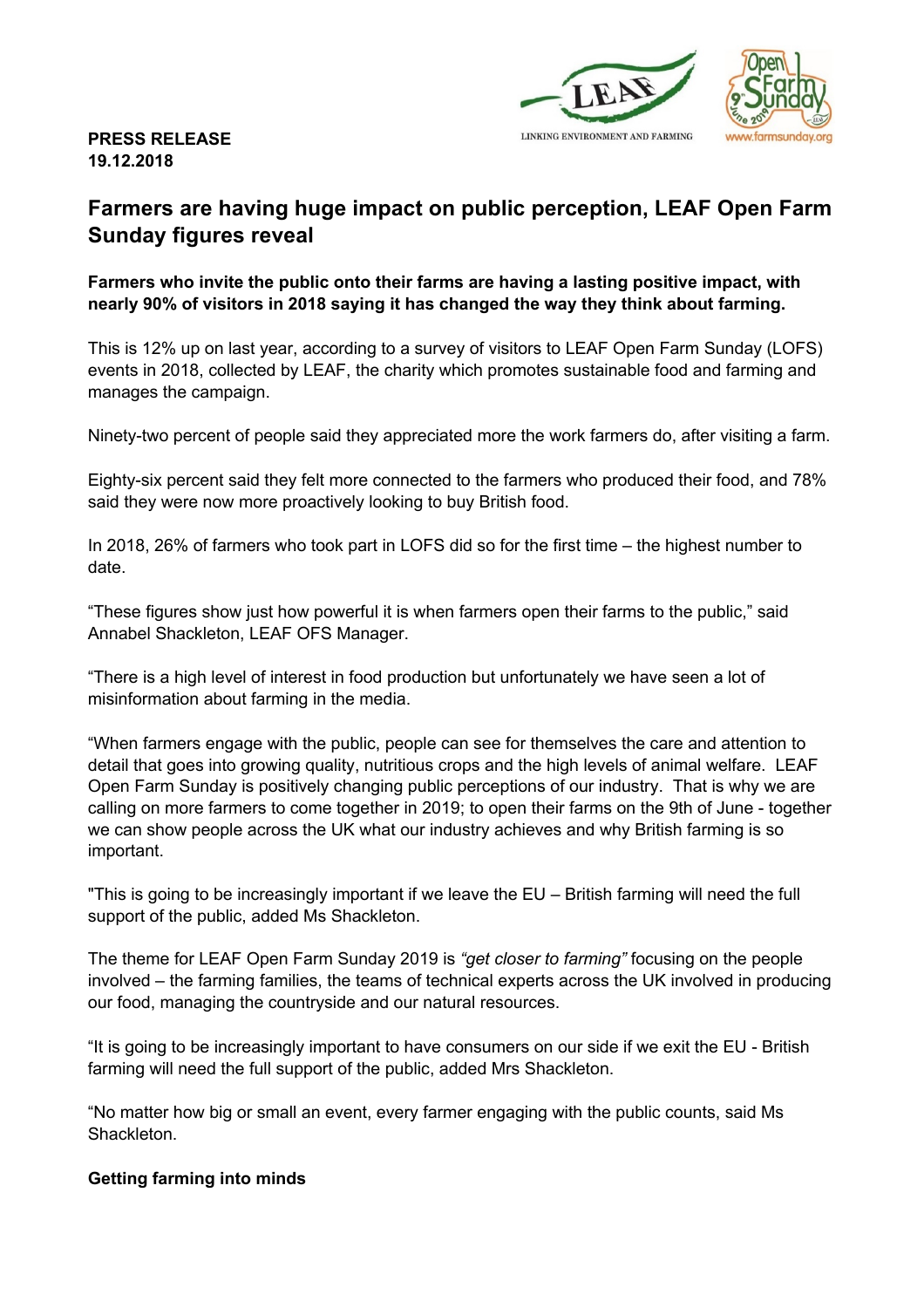Farming is more at the forefront of people's minds after visiting a farm, according to the survey feedback.

One visitor in 2018 said:

"It has opened up many conversations with the younger people in our family, who now appreciate where their food and drinks come from."

#### Another said:

"We now look for standards of meat produced and where meat in sandwiches has come from - we buy more free range and from farmers and markets where there is no 'middleman'. We support local farmers by buying local milk."

#### While another said:

"I often talk to my young girls about our day at the farm and whilst driving through the countryside we are able to understand more about wildlife corridors, and the work that the farmers do within the fields."

#### **View from a farmer**

Farmer Teresa Pickworth, who along with her husband, Carl, farms a 380-acre arable farm in North Warwickshire, is about to run her third LOFS event next year. From the start, Teresa aimed to attract a large number of visitors welcoming 1,053 visitors in her first year and 2,500 the year after.

"Every farmer should consider taking part in LEAF Open Farm Sunday to show how diverse farming is and how much skill is required to farm," said Ms Pickworth.

"We have gained so much from Open Farm Sunday. We used it as a marketing exercise to see if our diversification plan for a tea room and educational walks would work, which proved to be a real success.

"We've learnt how to engage with the public and our local community. Children love identifying the good/bad bugs and adults are surprised to learn how much care goes into the use of chemicals and how they are used to a minimum alongside other methods such as crop rotation, ground work and good bugs."

Since LEAF OFS started 13 years ago, almost 2,000 farmers have hosted events and welcomed more than 2.2 million onto their farms - with 293,650 visiting in 2018.

#### **How farmers can sign up and get support**

- 1. Register for LEAF Open Farm Sunday 2019 at **openfarmsunday@leafuk.org** Once registered you will be sent a copy of the LOFS handbook, which walks you through planning an event and gives tips, activity ideas, and essential guidance on health and safety.
- 2. Check out our YouTube Live events, which will provide mentoring from previous hosts and an online communications toolkit offering tried-and-tested ways to engage positively with the public.
- 3. Keep an eye on Twitter host farmers will be taking over the LEAF OFS account to share their experience, top tips and views from the farm. Use the hashtag #FarmShoutOut to help celebrate farmers who engage well with the public.
- 4. If you want to speak with someone about your event, call the LOFS team on 024 7641 3911 or email: openfarmsunday@leafuk.org